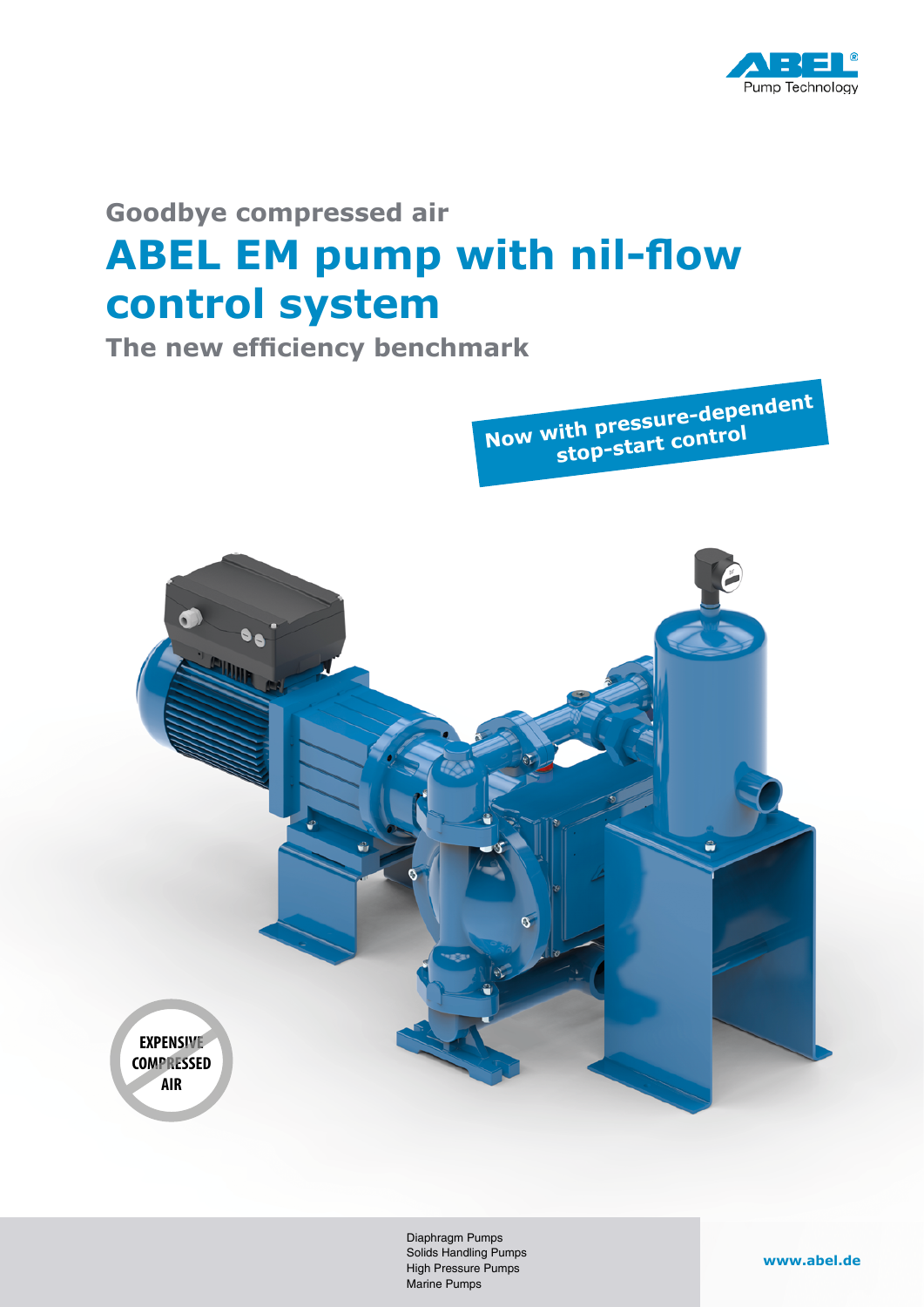# **Efficiency driven by intelligence**

**Pumping entirely without compressed air: Save money while maintaining controlability**

#### **The best in pump efficiency**

The ABEL EM nil-flow electric diaphragm pump is the go-to, energy efficient choice for difficult and abrasive duty. No air, no rotors, no clogging, no worries.

Energy and maintenance savings are immediate, often paying back your initial investment within months.

Shut a valve on the discharge of any other electric pump and something is bound to break. The ABEL EM with the nil-flow control system automatically allows the pump to stop under pressure, rendering so-called electric air charged diaphragm pumps obsolete.

#### **Go electric for controllability**

Air operated pumps slow down and eventually stall upon rising pressure. The ABEL EM with nil-flow control system maintains constant flow regardless of back pressure and can be controlled by the VFD. Flow can be varied or even safely stopped via an internal reference signal, regardless if the pressure spike is gradual or abrupt.

#### **Controlled pressure at constant flowrate**

A constant flowrate can be achieved up to 60 psi. The pressure limit and restart can be set individually by the plant operator. You are in complete control. You can't get that from your air operated pump.

### **5 times more efficient than air operated diaphragm pumps**

Thanks to ABEL EM smart technology together with its highly efficient drive design, cost efficiency is up to 5 times greater than air operated pumps. And unlike gear, lobe and progressing cavity type pumps, ABEL EM pumps can't slip. No more expensive rotor/ stator repair, no more inefficient flow.

ABEL EM flexibility permits controlled opening and closing of the discharge line allowing several tanks at different locations to be filled easily and at a constant flow rate.



#### **Example of cost savings (acquisition costs included)**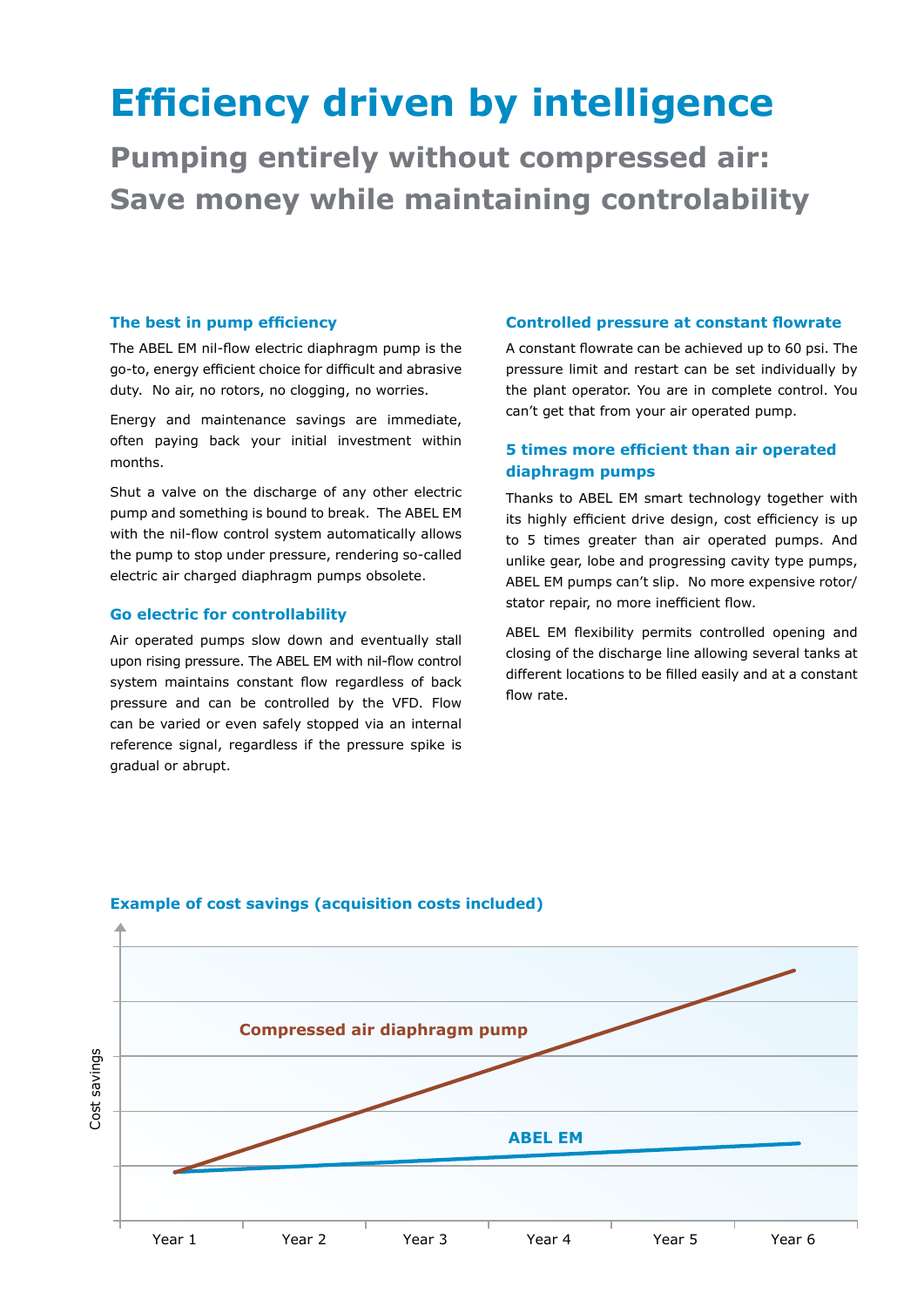

## **Examples of applications for the ABEL EM with nil-flow control system**





*Paint and varnish industry*



*Chemicals industry Petrochemicals industry*

### **Advantages of the ABEL EM**

- Clog-free and safe to run dry
- Self-priming
- High pumping pressures are possible
- Safe separation of the pumped medium from the pump mechanism
- Gentle transfer (low shear)
- Energy-efficient conveying
- Reliable overload protection

# **ABEL EM with nil-flow control system vs. other pump technologies**

| Technology<br>Feature            | EM with nil-flow<br>control system<br><b>ABEL</b> | Electric compressed air<br>diaphragm<br>supported<br>pumps | Other electric type<br>diaphragm pumps | pumps<br>air<br>Compressed<br>diaphragm | (ed/1.<br>cavity<br>Eccentric screw<br>(progressive<br>pumps | Rotary piston pumps |
|----------------------------------|---------------------------------------------------|------------------------------------------------------------|----------------------------------------|-----------------------------------------|--------------------------------------------------------------|---------------------|
| Safe to run dry                  | $\overline{\mathbf{x}}$                           | x                                                          | x                                      | x                                       |                                                              |                     |
| Self-priming                     | $\mathbf x$                                       | X                                                          | $\mathbf x$                            | X                                       | X                                                            |                     |
| Stable performance curve         | $\mathbf x$                                       |                                                            | x                                      |                                         | X                                                            | $\mathbf x$         |
| Switches off when under pressure | $\mathbf x$                                       | X                                                          |                                        | X                                       |                                                              |                     |
| Energy-efficient drive           | $\mathbf x$                                       | x                                                          | x                                      |                                         | X                                                            | x                   |
| Works without compressed air     | $\overline{\mathbf{x}}$                           |                                                            | X                                      |                                         | X                                                            | X                   |

## **Housing and body materials**

- Spheroidal-graphite cast iron (SG)
- Stainless steel (ED)
- Aluminium (AL) (contact ABEL for further information)
- Plastics (PP)

## **Diaphragm / ball and valve seat options**

- NBR (Nitrile Butadiene Rubber)
- EPDM (ethylene propylene diene monomer rubber)
- PU (Polyurethane)
- FPM (fluoro rubber)
- PTFE (polytetrafluoroethylene)

## **Comparison of pump performance curves Comparison of pump performance curves**